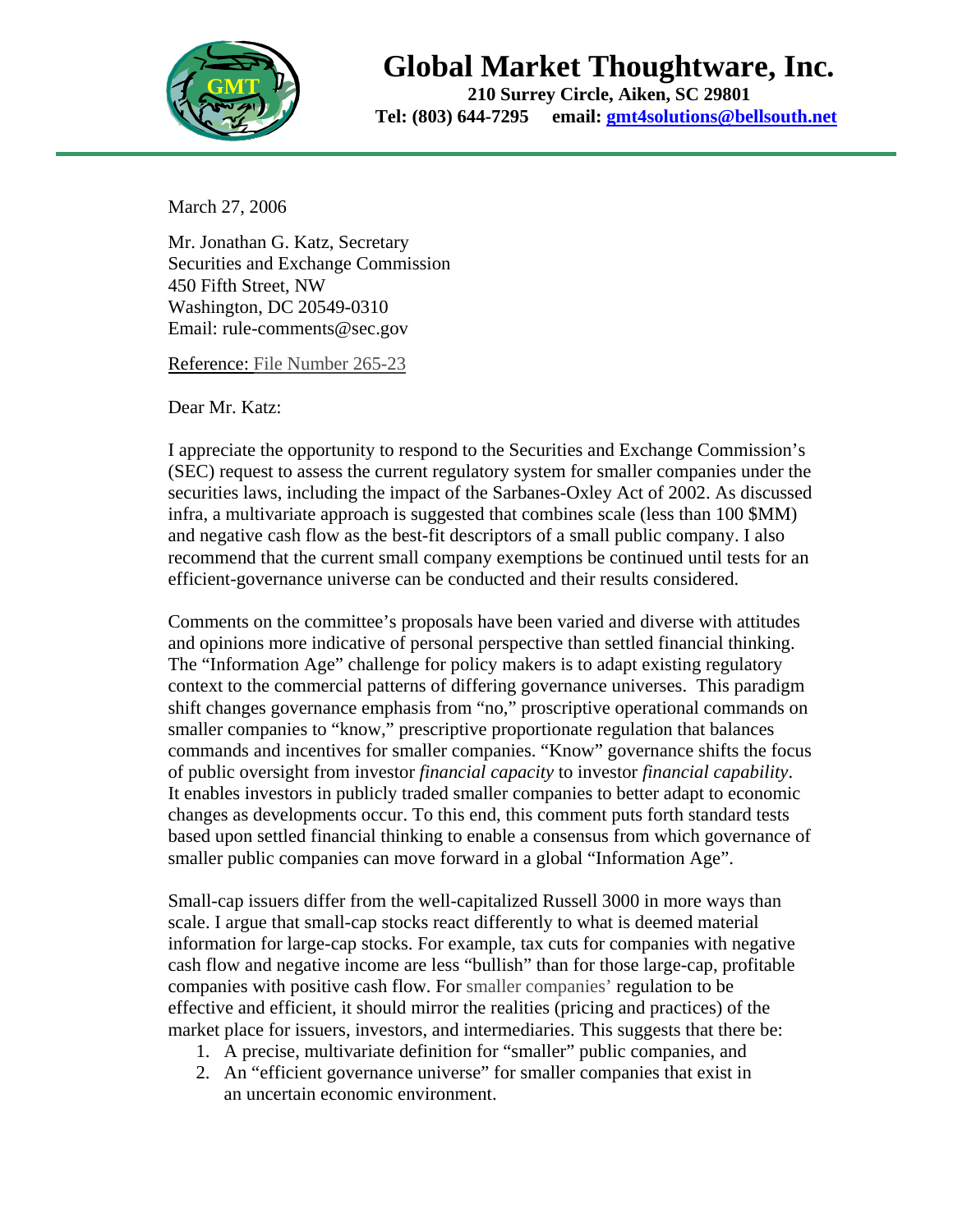## **Definition for "smaller" public companies**

One subject of committee discussion was the definition of "small" for the issuer's size. To this end, the committee included companies whose capitalization was \$787 million as representative of a small issuer.

Unfortunately, one-dimensional definitions lack relationship clarity to deal with the complexities of today's financial markets. The SEC definition of "accredited investor" illustrates the sole criterion definition fallacy. The SEC states that its considerable regulatory experience enables it to define the term "accredited investor" to strike the appropriate balance between the necessity for investor protection and meaningful relief for small business offerings. Yet the "accredited investor" test is primarily a measure of self-insurance<sup>1</sup> that neither addresses an investor's financial sophistication nor differentiates small-cap versus large-cap categories of investment analysis. This raises the question whether a financial neophyte can become a sophisticated investor simply by winning the lottery?

. To correct this deficiency and enhance definitional clarity, a multivariate approach is suggested that combines scale (less than 100 \$MM) and negative cash flow as the descriptors of a small public company. The gray box in Figure 1 represents this area.<sup>2</sup> Cash flow is the managerial bright line for smaller public companies. Companies with a negative cash flow emphasize tactical management of their "burn rate" to survive, while companies with positive cash flow emphasize strategic management of the enterprise's value proposition to create value. Unlike positive cash flow companies that employ risk management techniques to maximize value in a probabilistic environment, negative cash flow companies seek to minimize dilution from their burn rate by selling stock and product in an uncertain environment until their critical event occurs (e.g., FDA patent approval). As illustrated in Figure 2, enterprise evolution consists of



<sup>|&</sup>lt;br>|<br>|  $<sup>1</sup>$  Regulation is essentially operational insurance that uses commands instead capital to produce a result.</sup>

 $2^2$  Combining scale and negative cash flow criteria closes potential loopholes to large-cap GM-and-

Lucent types to provide a tighter definition.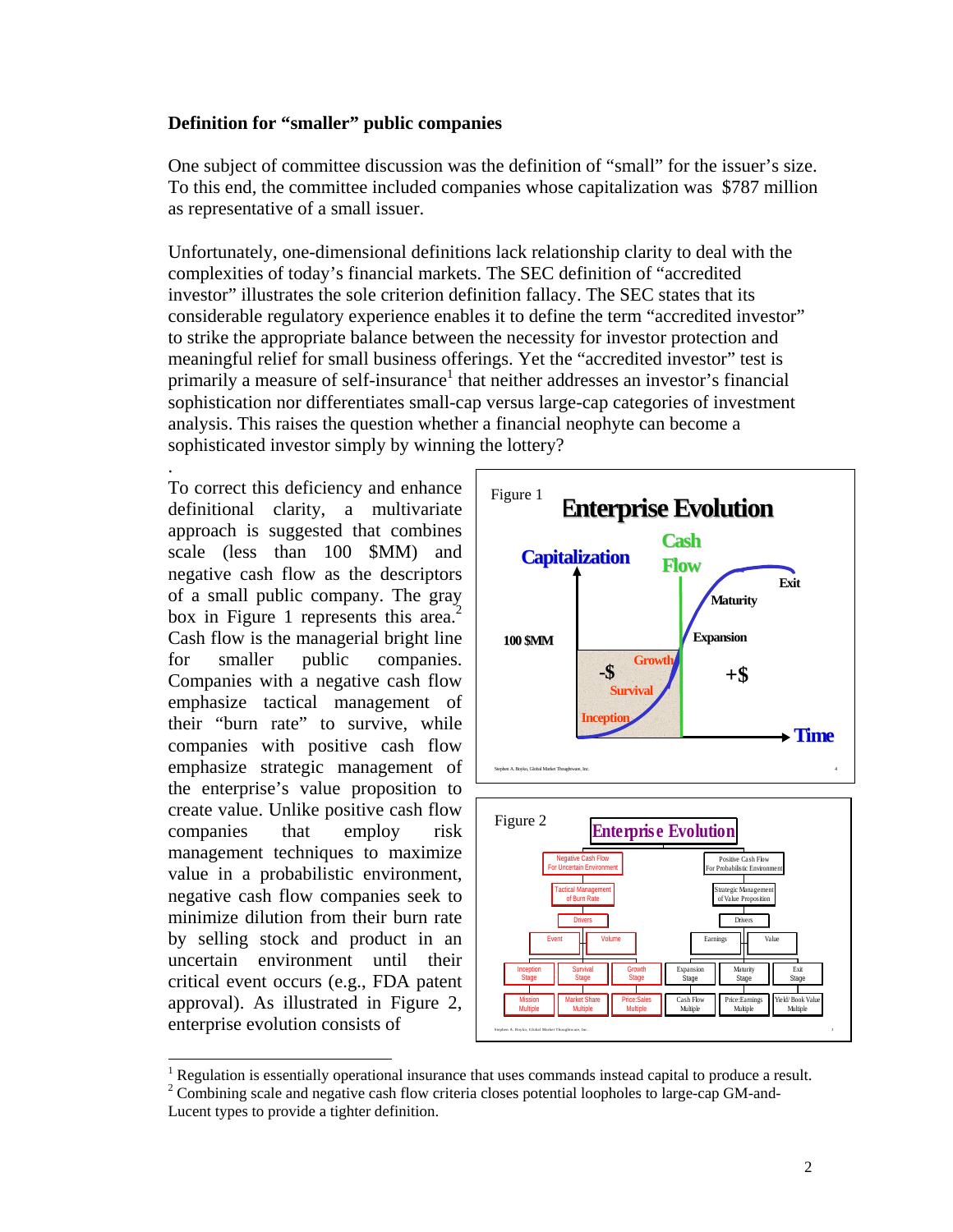negative and positive cash flow periods with each period comprising of three separate stages. The crossover from negative to positive cash flow occurs as the growth stage, where the company is valued on price-to-sales ("PSR") ratio, evolves into the expansion stage that values the company as a multiple of cash flow. To more precisely define smaller companies that exist in an uncertain economic environment, it is suggested that the criteria of scale and cash flow be combined.

To support this suggestion, a preliminary review of the COMPUSTAT database indicated that 1,190 issuers with negative cash flow had a capitalization of less than \$100,000,000 in the year 2004. This represented approximately seventy percent of public companies with negative operational cash flow.<sup>3</sup> This provides the committee with a tighter definition. To this point, the committee's discussions have equated scale (capitalization) with risk.<sup>4</sup> This is false construct since smaller companies exist in an indeterminate or uncertain economic environment until they achieve their critical event and attain positive cash flow. The better question is whether business failure in an indeterminate environment is a test for Scienter? Further, the committee has suggested that smaller companies capitalized under \$125,000,000 be provided relief from the provisions of Section 404 of the Sarbanes-Oxley Act of 2002 (SOX 404) that requires each annual report of a public company to include a report by management on the company's internal control over financial reporting. To create an efficient governance universe, why not explore the possibility of extending this logic to other areas of securities regulation?

## **Efficient Governance Universe (EGU)**

For the SEC to develop an efficient-governance universe,<sup>5</sup> the equity capital market needs to be segmented into two components. One for probabilistic, earnings-driven, large-cap issues having positive cash flow that is currently well-regulated by the existing regulatory regime, and one for uncertain, event-driven, small-cap issues having negative cash flow.

Accordingly, it is suggested that a knowledge-based approach that emphasizes financial capabilities (versus financial capacity) should be created. This approach would be specifically tailored for smaller companies to advocate not less, but appropriate and proportionate regulation. This regulatory approach would require advisors and investors to demonstrate that they have sufficient sophistication to allow them to analyze and value young entrepreneurial firms. Entrepreneurial firms are characterized by constant transformation. A regulatory model focused on advisor and investor capabilities can adapt to change as these developments occur.<sup>6</sup>

 <sup>3</sup>  $3$ Does not consider the effect of the SOX \$1,500,000 annual expense upon cash flow.

 $4$  If this is so, statistics should be provided to support this contention.

<sup>&</sup>lt;sup>5</sup> An efficient governance universe is one where material information evidences a high degree of correlation with commands and incentives

These concepts were contained in an article entitled "Small is Beautiful", The National Interest, No. 77 – fall 2004. The article was presented in the fall 2004 SEC Small Business Conference and

subsequently has been well received by global emerging markets—reference: http://www.findarticles.com/p/articles/mi\_m2751/is\_77/ai\_n6353167/print.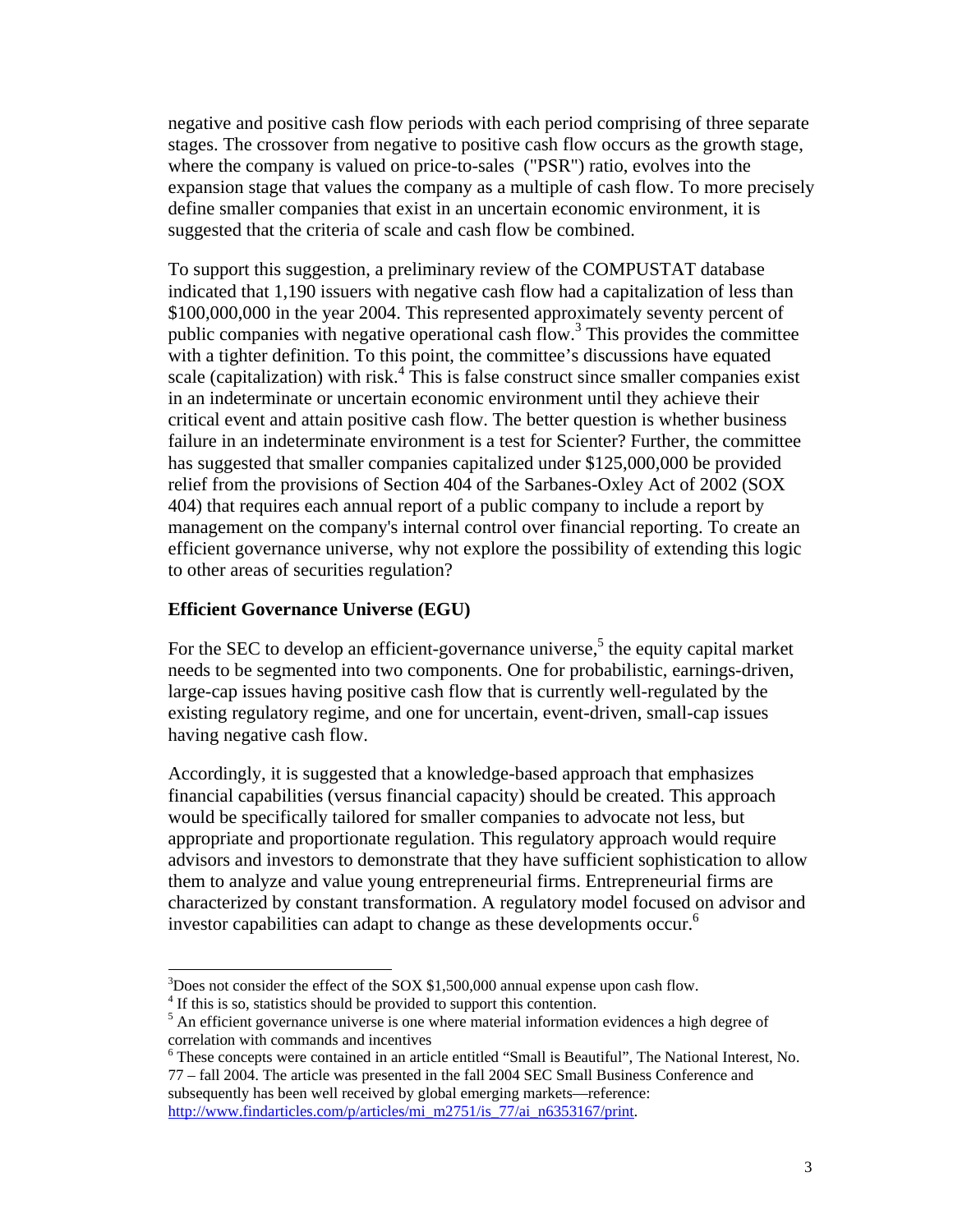Regulators create governance regimes by choosing appropriate commands for the incentive set available in the economy. This balances command costs attendant to shareholder rights with incentive benefits derived from shareholder responsibilities. Given the regulatory emphasis to protect shareholder rights, has similar effort been given to monitor shareholder responsibilities? Otherwise, promulgating rights in the absence of responsibilities reduces to unlegislated subsidies. I argue that the likelihood of such unlegislated subsidies is greatly reduced in a knowledge-based EGU.

Shareholder rights are a composite of rules and standards (Figure 3). Standards are prospective societal policies that define industry effectiveness. They are defined in terms of "mass" indicating the number of people affected by the command and "materiality" indicating the relative importance of the command. Rules, on the other hand, are the retrospective codification of best-practice procedures that define operational efficiency. They are industry proscriptions that explicitly delineate organizational limits in terms of *gravitas* and granularity. *Gravitas* is



the seriousness of a violation as measured by the amount of a fine or punishment. Granularity is the degree of precision required to ensure compliance.

Incentives are the expectation of reward to induce action or motivate effort in seeking a net benefit measured in terms of economic profit. As illustrated in Figure 3, the pricing and sales practice incentives are different for issuers having negative versus positive cash flow. Firms with negative cash flow are priced as a function of their mission, market share, or price-to-sales ratio depending on their stage of development. These event-driven stocks are "sold" to speculative accounts by profiling a model for success with technical analysis to help reduce uncertainty. Firms with positive cash flow are priced as a function of their cash-flow multiple, price-earnings multiple or yield / book value multiple depending on their stage of development. These earnings-driven stocks are "bought" by investment accounts by predicting operational results with fundamental analysis based on risk management techniques such as SOX 404. Given a different set of incentives, a separate command structure for each category appears to be a precondition for an efficient governance universe.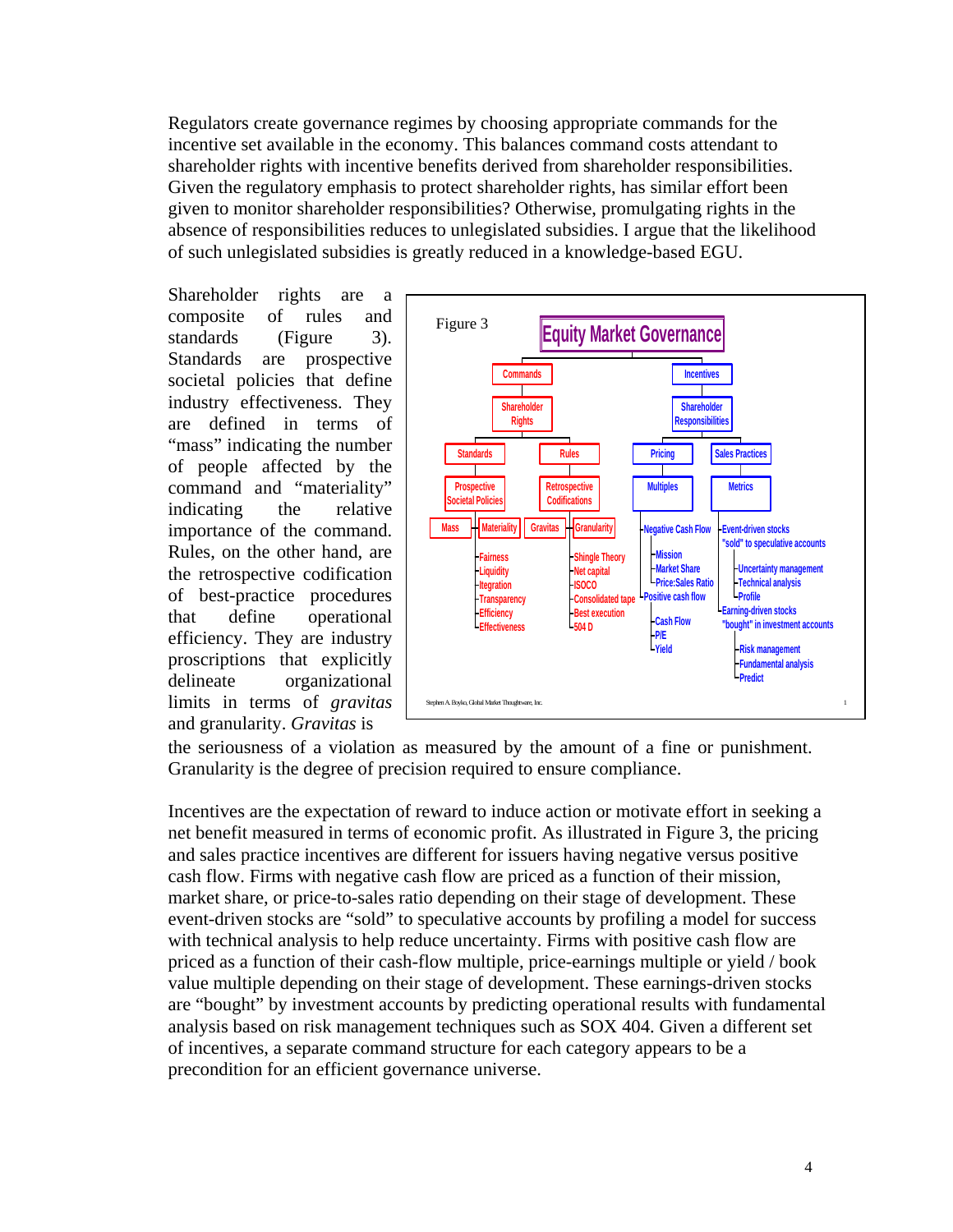Market segmentation is a natural byproduct of economic maturation. As markets become more robust, consumers seek financial instruments tailored with increasing precision to their needs. For example, when the demand for housing increased in the latter half of the 20th century, the thirty-year, fixed-rate mortgage was tailored to accommodate different maturities, variable interest rates, negative amortization, and balloon payments. As standardized mortgage niches attained critical mass, they were securitized to mobilize capital efficiently and drive down the cost of capital.

Unlike segmented bank and insurance regulations, questions arise as to whether the SEC's one-size-fits-all regulatory approach has reached the point where it creates dislocations that frustrate the processing of information for smaller companies and conflict with established financial theory?<sup>7</sup> To illustrate, Nobel Prize Winner, Harry Markowitz, originated basic portfolio theory in the early 1950's. Markowitz was among the first to attempt to quantify risk and demonstrate how stock prices react to financial information. A correlation coefficient is a measure of the degree to which an issuer's stock price reacts to material market information. The value of the correlation coefficient ranges from -1 to +1. For a value of +1, issuers are perfectly positively correlated and their stock prices move simultaneously in the same direction and magnitude. Assets, which have a correlation coefficient of -1, are perfectly negatively correlated and their stock prices move simultaneously in opposite directions and magnitude. A correlation coefficient of 0 indicates there is no relationship. If material information relative to smaller issuers does not correlate with large-cap metrics (and vice versa), each category should be governed under separate regulatory regimes.

Since availability of resources and time constraints do not permit an analysis at this time, I suggest that an extension of time be granted until a test can be conducted that would, among other things:

- Identify the date of public disclosure of material information.
- Estimate the cumulative abnormal returns surrounding the date of disclosure.
- Perform multivariate regressions in which the estimated cumulative abnormal returns is the dependent variable, cash flow is the key explanatory variable, and other variables included as controlling variables.

These regressions will include a fixed effects model to control for cross-temporal and cross-industry effects.

## **Conclusion**

The SEC contends that by granting administrative relief, it provides proportionate regulation for investor protection and for robust capital formation for small-cap issuers. Yet when exceptions to the rule become the rule, systemic change is needed. Making incremental content changes upon a flawed structural process is a *non sequitur*. Fundamental questions must be asked to ensure proper sequence and timing

<sup>-&</sup>lt;br>7  $\frac{7}{1}$  The insurance industry differentiates in its practices between a "foreseeable" act that is probabilistic in terms of risk management and an "unforeseeable" act that is indeterminate in terms of uncertainty.